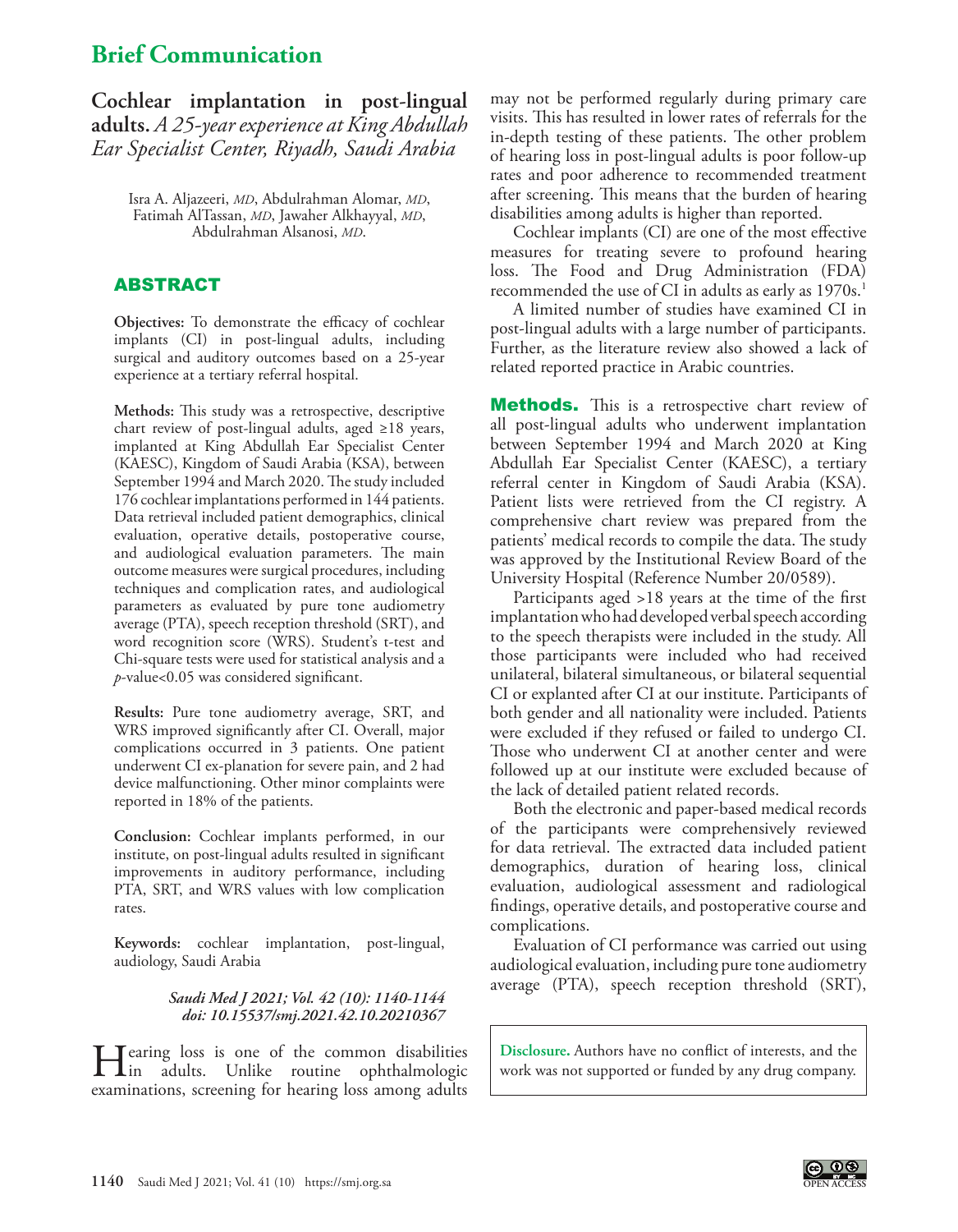and word recognition score (WRS). These tests were performed in soundproofed booths by audiologists. Pure tone average were measured manually using the American Speech-Language-Hearing Association (ASHA) guidelines.[2](#page-4-1) Speech audiometry (SRT and WRS) was performed using the Arabic language set in accordance with the ASHA guidelines.<sup>3,[4](#page-4-0)</sup>

*Statistical analysis.* Microsoft Excel (version 16.3; Microsoft, Seattle, WA, USA) was used for data management. The Excel file was saved on an encrypted Google Drive. Data was analyzed using the Statistical Package for Social Sciences, version 23.0 (IBM Corp., Armonk, NY, USA). Student's t-test and Chi-square were used, and the significance level was set at 0.05, with confidence interval of 95%. The means of the raw data were used for further analysis, as appropriate.

Results. This study included 176 CIs performed in 144 patients. The male:female ratio was 1.61:1. The mean age at the time of CI was 35±15 years. The side of implantation was the left side in 80 (45%) patients and right side in 96 (54%) patients. The common causes of hearing loss were febrile illness in 21 (14.8%), congenital progressive in 19 (13%), and traumatic in 15 (10%) of patients. However, in a large percentage of patients  $(n=62, 43\%)$ , the cause of hearing loss was not known after evaluation. Other rare causes of hearing loss were stroke, Vogt-Koyanagi-Harada disease, Usher syndrome, mitochondrial gastrointestinal encephalopathy syndrome, Meniere's disease, and tubotympanic chronic suppurative otitis media (**Figure 1**).

The ototoxic agents that caused hearing loss in 3 (2.1%) of the participants were antibiotics in 2 and isotretinoin in one patient. One of the 2 patients with noise-induced hearing loss had a military occupation, and the other worked in a machinery factory. Nine percent of the patients had associated otological conditions.

The average age of hearing deprivation before CI was 15±11 years (1-56 years). More than half of the patients (n=105, 59%) used hearing aids before the CI, for a mean duration of  $10.5\pm9.5$  years (1-30 years). One-fifth (n=30, 17%) used hearing aids in the other ear after CI.

Fourteen (8%) patients had a history of otologic surgery. Four patients had contralateral CI, 2 had canal wall down, 4 had undergone tympano-ossiculoplasty, and one patient underwent congenital cerebrospinal fluid leak repair. Most of the participants had normal otomicroscopy (n=74/79, 94%). Three patients had tympanic membrane perforation, one had a dull tympanic membrane, and one had a retracted tympanic membrane. Most patients (n=93/105, 89%) had a type A tympanic membrane. Type B was found in 9%  $(9/105)$  and type C in 3%  $(3/105)$  of the patients.

Cochlear implants was performed under general anesthesia in 84% (109/129) and local anesthesia in 15% (20/129) of the participants. General anesthesia was routinely administered. Local anesthesia was chosen when the patient did not have any medical illness that rendered general anesthesia risk. A post-auricular incision was used in most patients (95%, 115/121). The periosteal flap used was a Palva flap in 57% (55/97) and a superiorly based flap in 30% (29/97) of the patients. Insertion occurred through the round window in 78.5% (95/121) of the cases, and through cochleostomy in the remaining 21.5% (26/121) cases. A smooth insertion



Figure 1 - Showing the etiologies of hearing loss in the study population.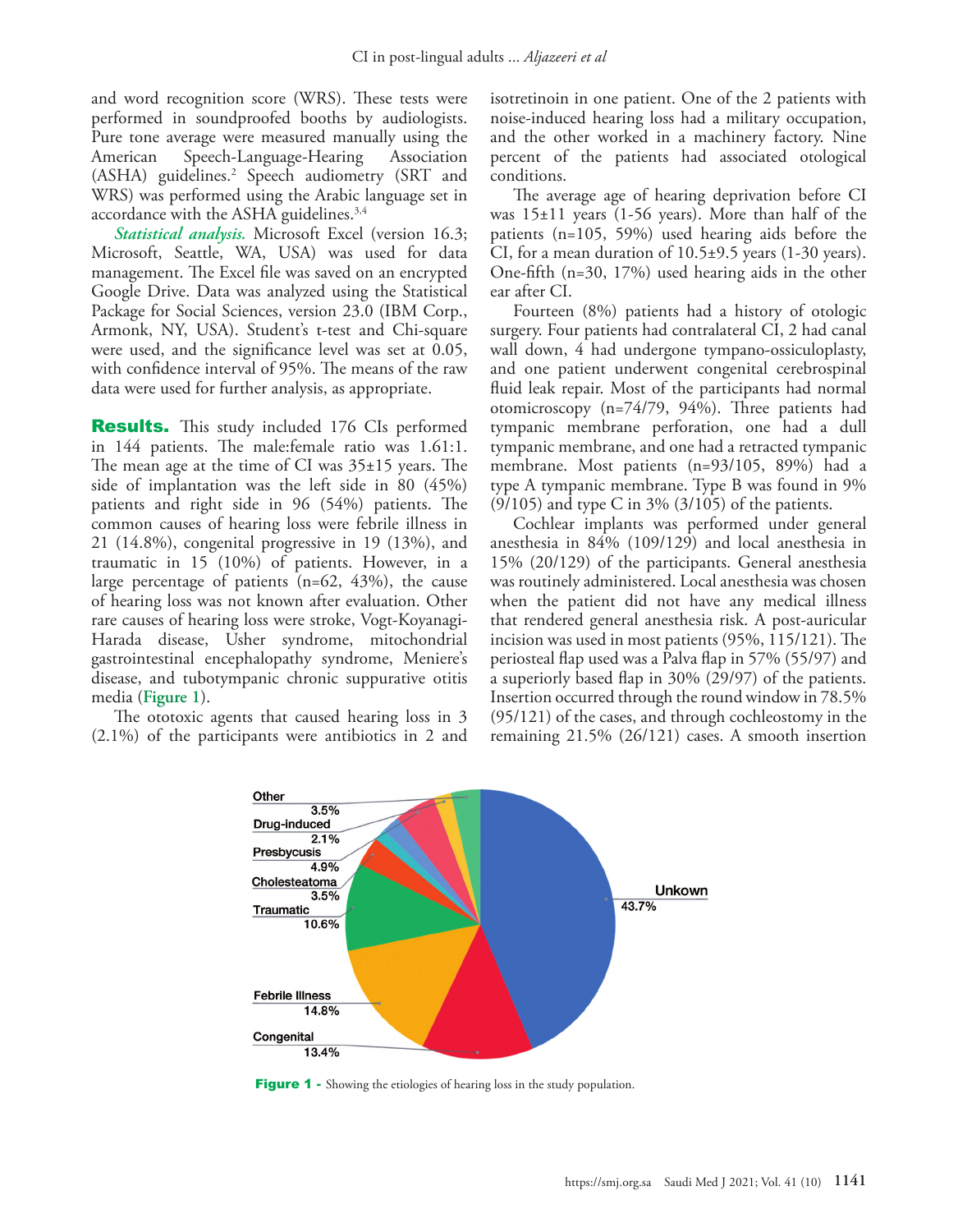was reported in 90% (50/55) of implants. A difficult insertion, defined as minimal resistance to implantation that did not reach the level of preventing further advancement, occurred in the remaining 5 cases. A complete insertion was achieved in 98% (92/94) of the patients, whereas partial insertion was observed in 2%  $(2/94)$ .

Lateral wall was used in 53% (50/94) and perimodiolar electrodes was used in 46% (44/94) patients. One patient was implanted bilaterally with doublearray electrodes, which was chosen to increase cochlear coverage because the patient had cochlear ossification. Only one patient was a candidate for electroacoustic stimulation. Med-el, Advanced Bionic and Cochlear companies' CI were used in 48% (n=86), 36% (n=64), and 14% (n=26) of the patients, respectively.

The preoperative pure tone was  $102\pm15$  dB, which improved significantly after CI to 29±10 dB (*p*<0.001 with a mean difference of 76.52 and 95% confidence interval: 72.14-80.98). The SRT also improved from  $76{\pm}21$  dB to  $29{\pm}12$  dB ( $p{<}0.001$ , with a mean difference of 48.79% and 95% confidence interval: [40.26-57.32]). The WRS increased significantly from 6.94±16.71 to 61.43±23.13 (*p*<0.001; mean difference 54.48; 95% confidence interval: 47.41-61.56) (**Figure 2**).

Preoperatively, most patients (62%, 54/87) relied on lip reading for communication. Verbal communication occurred in 36% (32/87) of patients who had either hearing aids or underwent CI in the other ear or had normal hearing. One patient relied on writing for communication. Postoperatively, only 10 patients continued relying on lip reading, whereas the majority communicated verbally (86%, 63/73). There was a significant improvement in the number of patients who developed verbal communication (Chi-square: 39.56; *p*<0.001).

Overall, intraoperative complications occurred in 6% (11/176) of surgeries. Accidental exposure of the dura occurred in 3 patients, accidental exposure of the facial nerve in one, bleeding in 3, gusher in 2, injury to the external auditory canal in one, and intraoperative pain with local anesthesia that required conversion to general anesthesia in one patient.

Major postoperative complications occurred in 3 patients (1.7%). One of these patients underwent CI with Hifocus Mid-Scala type of electrode, who was explantated due to severe pain at the site of the implant with no identifiable reason. Two other patients had an ex-plantation due to device malfunctioning. One of them was implanted with HiFocus Mid-Scalar type of electrode and the other was implanted with Nucleus CI12 contour advance type of electrode. Minor



Figure 2 - Box-plot graph showing the significantly **A)** lower pure tone average in post-cochlear implant (CI) group, **B)** lower speech reception threshold in post-CI group, and **C)** higher word recognition score (WRS) in post-cochlear implant group.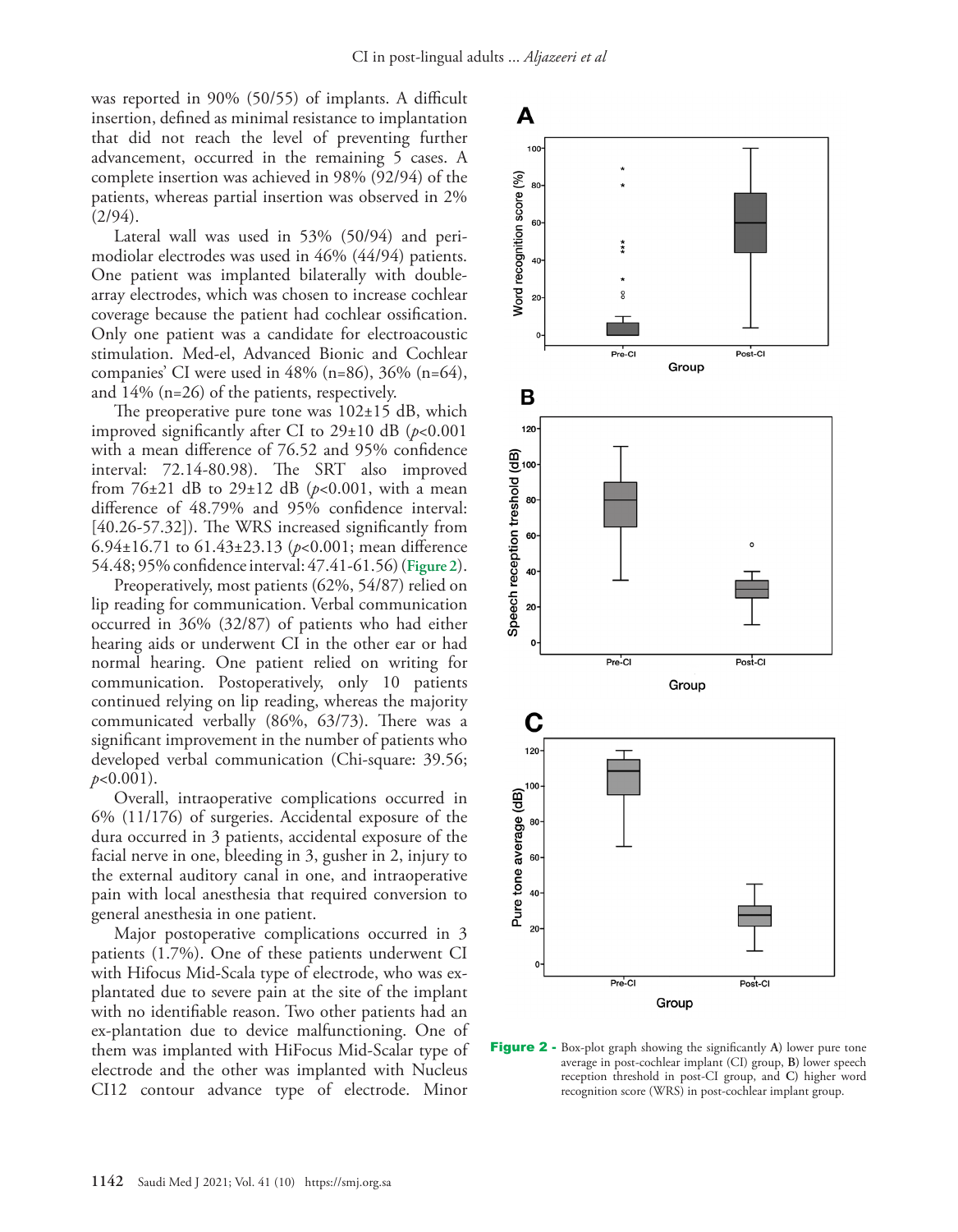Table 1 - Summarizing intraoperative and postoperative complications of cochlear implantation (CI) (N=176).

| Complications                                       | n(%)   |
|-----------------------------------------------------|--------|
| Intraoperative complications $(n=11, 6%)$           |        |
| Accidental exposure of the dura                     | 3(2)   |
| Bleeding                                            | 3(2)   |
| Gusher                                              | 2(1)   |
| Accidental exposure of the facial nerve             | 1(0.5) |
| Injury to external auditory canal                   | 1(0.5) |
| Pain that required conversion to general anesthesia | 1(0.5) |
| Major postoperative complications $(n=3, 2\%)$      |        |
| Severe pain that needed CI explantation             | 1(0.5) |
| Device malfunctioning                               | 2(1)   |
| Minor postoperative complications $(n=38, 18\%)$    |        |
| Vertigo                                             | 11 (6) |
| Redness and pain at the implant site                | 8(5)   |
| Facial twitching/paresis                            | 7(4)   |
| Dizziness and tinnitus                              | 3(2)   |
| Taste disturbance                                   | 2(1)   |

complications were reported in 18% (38/176) of cases, including self-limiting vertigo in 6% (11/176), redness and pain at the implant in 5% (8/176), facial twitching in 4% (7/176), dizziness and tinnitus in 2% (3/176), and taste disturbance in 1% (2/176) of patients (**Table 1**).

Cochlear implants in adults are seen in our center by audiologists and speech language pathologists, one month after device activation. Then they have monthly follow-up sessions until they reach a stable satisfactory level.

The adherence to CI was as follows: 88% (84/96) were satisfied using the implant, 2% (2/96) were using, but were not satisfied, and 10% (10/96) were not using it. The reasons for not using the implants were reported to be unsatisfactory hearing intelligibility, unpleasant sounds, and tinnitus.

**Discussion.** The data in this study demonstrate the outcomes of post-lingual adult CI at a single tertiary referral center. This study showed significant improvements in the PTA, SRT, and WRS values, which resulted better communication from lip-reading to verbal communication. Many studies have observed better speech recognition outcomes in post-lingual individuals and those communicating verbally during childhood.5,6 This may be due to the loss of auditory stimulation in manual communicators during early development, when auditory cortex maturation generally occurs, which is irreversible even after late CI.7

The etiology of hearing loss in a large proportion of the participants was unknown, which is consistent with

a previous report.8 One of the most frequently reported etiologies among our participants was febrile illness. The feasibility of performing CIs under local anesthesia as a day surgery case has been previously studied in our institute. It was found to be safe and to decrease postoperative discomfort and complications associated with general anesthesia. Patients who underwent surgery under local anesthesia required a lower recovery time.<sup>9</sup>

This study reported a 6% rate of intraoperative complications and 20% rate of postoperative complications. The majority of postoperative complications (80%) were minor, this was comparable to those reported in previous studies.10,11 A frequent postoperative complication in the present study was self-limiting minor vertigo (11%).

Meningitis is a potentially serious post-CI complication. Notably, meningitis did not occur in any of the study populations. This could be attributed to adherence to the Centers for Disease Control (CDC) recommendations for vaccination, sterile surgical techniques, and postoperative wound care. The CDC recommendations include vaccination prophylaxis against *Streptococcus Pneumoniae*, which is the most common cause of meningitis in cochlear implanted patients.12 Moreover, the study population comprised all adults, whereas the incidence of meningitis is highest among children younger than 6 years, with a higher ratio of congenital cochlear anomalies.10

In this study, the number of years of hearing deprivation reached 56 years, with a mean of 15±11 years. The reason for the long gap between the onset of hearing loss and CI needs to be investigated. Nevertheless, it is speculated that the delay could be because of a defect in the referral process or a lack of knowledge and motivation in patients, or their fears and concerns regarding CI. Further investigations are warranted to determine the exact reasons for this finding. The role of a long duration of hearing deprivation is not well established. Although the effectiveness of early CI can be the same as that after long hearing deprivation, it is rational to increase the duration of life spent by the patient with the privilege of better hearing with CI.<sup>13</sup>

The chart review and auditory outcomes of this study can contribute to the preoperative counseling of CI candidates and help to draw their expectations and address their concerns.

*Study limitations.* The present study was limited by its retrospective design. However, it consisted of a consecutive, nonselective, and relatively large sample that provided an overview of all aspects of our institution's experience in managing CI patients.